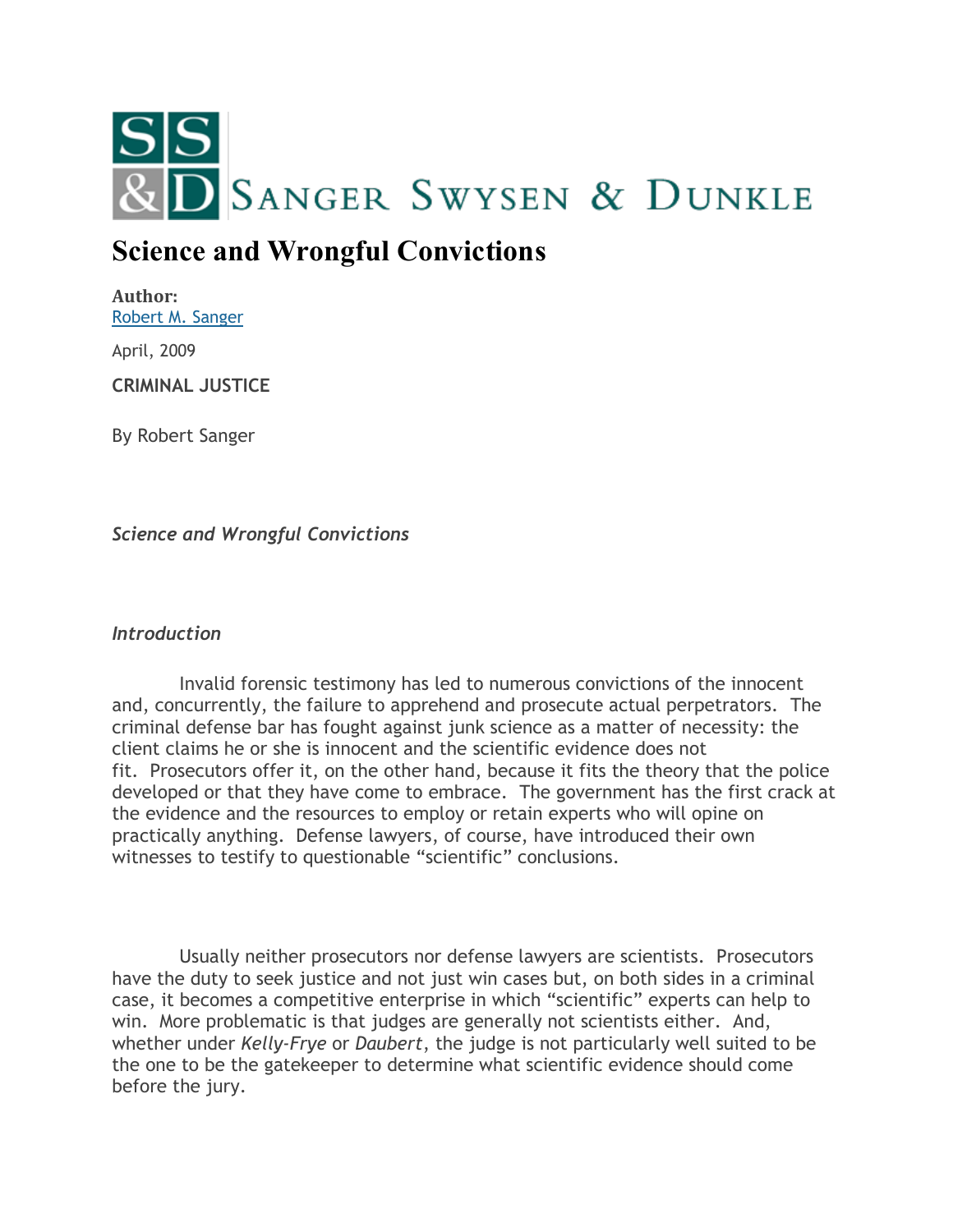In this month's *Criminal Justice* column, we will look at some recent scholarship on the state of "scientific" evidence in criminal cases. In particular, we are going to look at the new report due to be published in final form in June, 2009, by the National Academy of Sciences. This Report may change the way that everyone involved in criminal litigation will look at purported experts and their proffered testimony.

#### *It is a problem – a big problem*

 In a recent article in the Virginia Law Review, *Invalid Forensic Science Testimony and Wrongful Convictions*, by Peter Neufeld and Brandon Garrett (95 Va. L.R. 1, March 2009), the authors reported on the first full study of forensic science testimony in 137 trials of people who were innocent and convicted of serious crimes. In 60% of those trials, expert forensic witnesses were called by the prosecution and testified to conclusions misstating empirical data or made claims that were wholly unsupported by any data. There were 72 such prosecution witnesses; they came from 52 different laboratories, practices and hospitals; and were from 25 different states. Judges let it all in – sometimes, although too rarely, over defense objection.

 The Virginia Law Review study, although more comprehensive and supported by detailed review of trial transcripts, reflects the same problem that has been discerned by others. The study found problems with bite-mark, serology, shoe print, soil, fiber and fingerprint comparison testimony. Of course, there have been numerous articles on the deficiencies in each of these areas over the years and criminal practitioners have litigated their admissibility case by case. The California Commission on the Fair Administration of Justice, in its report last year, also recognized that faulty scientific testimony was a serious cause of wrongful convictions. The Commission made several recommendations in this State which have yet to be implemented.

 Ironically, faulty or even entirely bogus "scientific" evidence is more likely to be admitted in criminal cases than in civil cases. Civil litigators have certainly litigated their share of "junk" science exclusion motions but, somehow, the evidence gets before the jury more readily when liberty or life is at stake than when it is a matter of damages or other civil relief.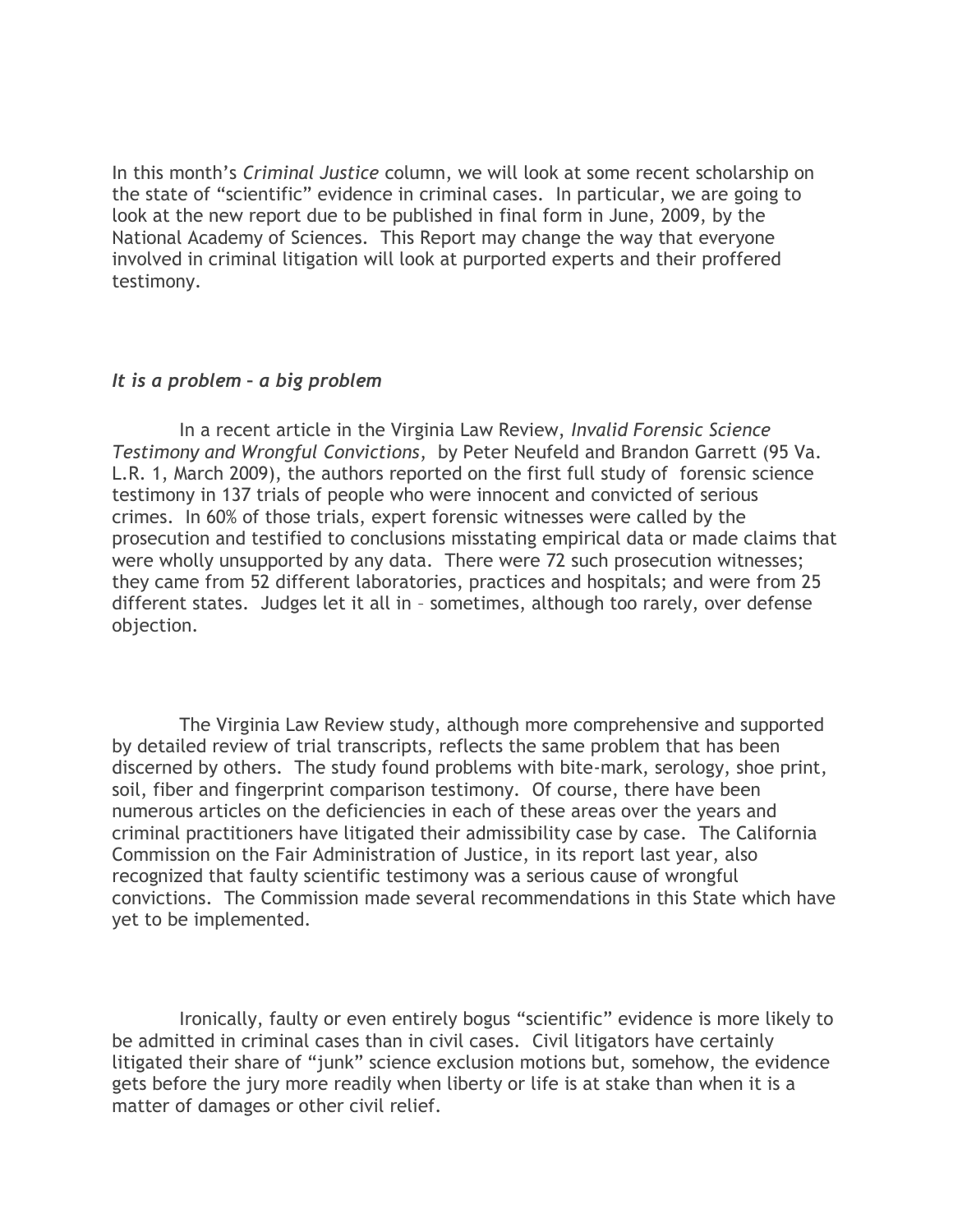## *The National Academy of Sciences Report*

 Now that I have insulted not only my colleagues in the prosecutor's office but fellow defense lawyers and judges as well, let me give the support for being so blunt. On November 22, 2005, legislation enacted by the United States Congress became effective authorizing "the National Academy of Sciences to conduct a study on forensic science." The Attorney General was directed to fund an independent Forensic Sciences Committee under the NAS to:

"(1) assess the present and future resource needs of the forensic science community, to

include State and local crime labs, medical examiners, and coroners;

"(2) make recommendations for maximizing the use of forensic technologies and

techniques to solve crimes, investigate deaths, and protect the public;

"(3) identify potential scientific advances that may assist law enforcement in using

forensic technologies and techniques to protect the public;

"(4) make recommendations for programs that will increase the number of qualified

forensic scientists and medical examiners available to work in public crime

laboratories;

"(5) disseminate best practices and guidelines concerning the collection and analysis of

forensic evidence to help ensure quality and consistency in the use of forensic technologies and techniques to solve crimes, investigate deaths, and protect the public;

. . .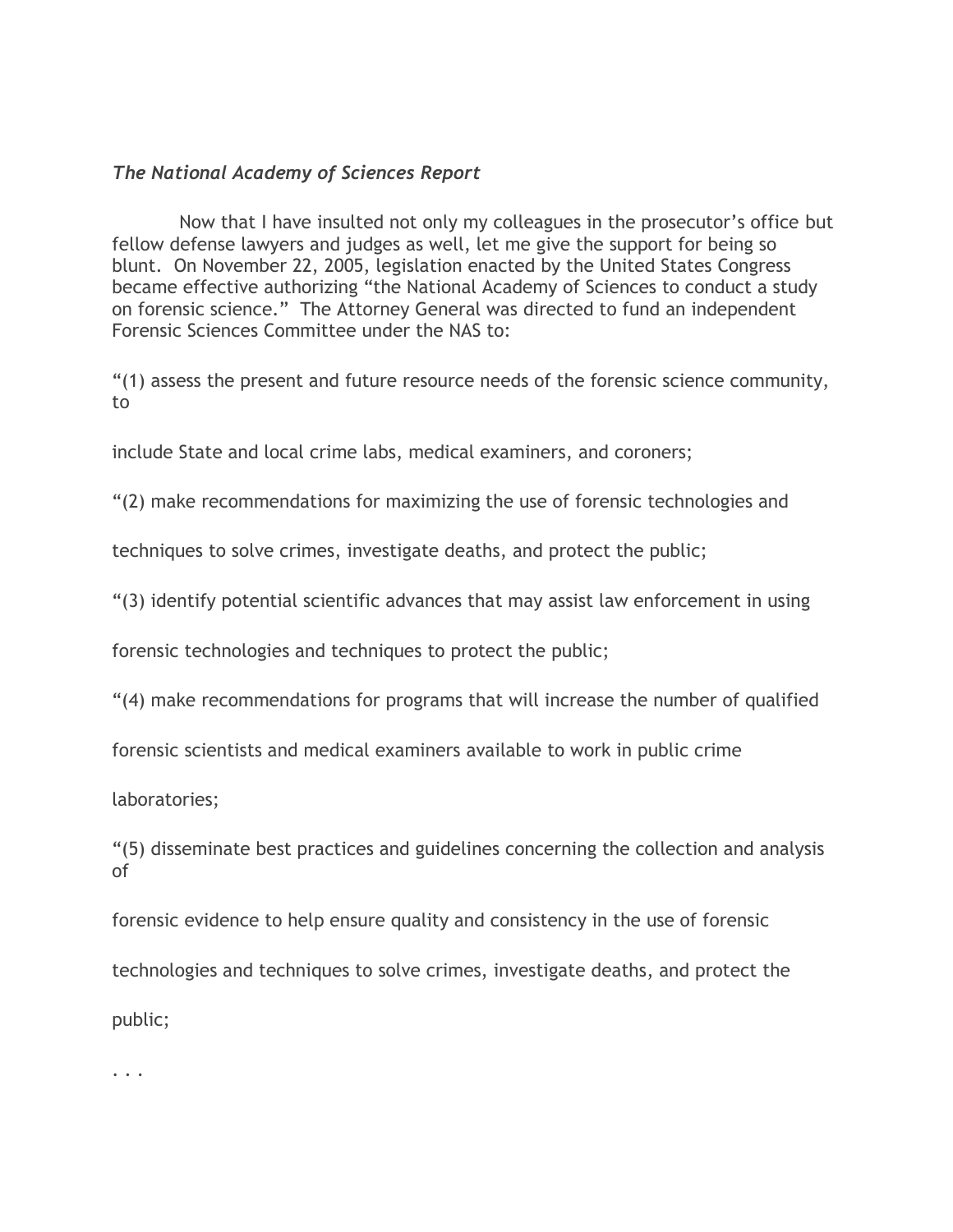"(8) examine additional issues pertaining to forensic science as determined by the

Committee."

 The prestigious NAS Committee was comprised of a diverse group of scientists and others associated with the forensic science community. They held hearings, took testimony and consulted thousands of scientific report and other materials on each of several forensic "scientific" areas in which expertise is offered in courts of law. They issued a report entitled, *Strengthening Forensic Science in the United States: A Path Forward.* It is due to be published in June but a prepublication version is available at the time of this writing. The conclusions are dramatic and critisize most areas of forensic testimony that are common to criminal prosecutions with the exception of DNA. The latter is held out as a standard to which other purported forensic sciences ought to aspire. But even DNA is subject to criticism where it is subject to interpretation in cases of small samples or those that are degraded or mixed.

The NAS Report concluded as to all areas that "substantive information and testimony based on faulty forensic science analyses may have led to wrongful convictions of innocent people." They went on to say that "imprecise or exaggerated expert testimony has sometimes contributed to the admission of erroneous or misleading evidence." And they found that some purported "scientific" evidence -- like firearms "tool mark" identification, forensic odontology (bite-mark), and shoe print identification -- have little or no support in the scientific community.

 The NAS Committee found that there were great disparities in the forensic science community and there is a lack of mandatory standardization, certification and accreditation among alleged experts and laboratories. But they also found that virtually all areas of proffered forensic testimony have not been subject to the scientific method or verification studies or studies that would establish the limits of the science.

 The overarching problem identified in the study, however, is the subjective presentation of the science or pseudo science to the jury. They find the pervasive effect of contextual bias. In other words, there are not adequate safeguards or self-